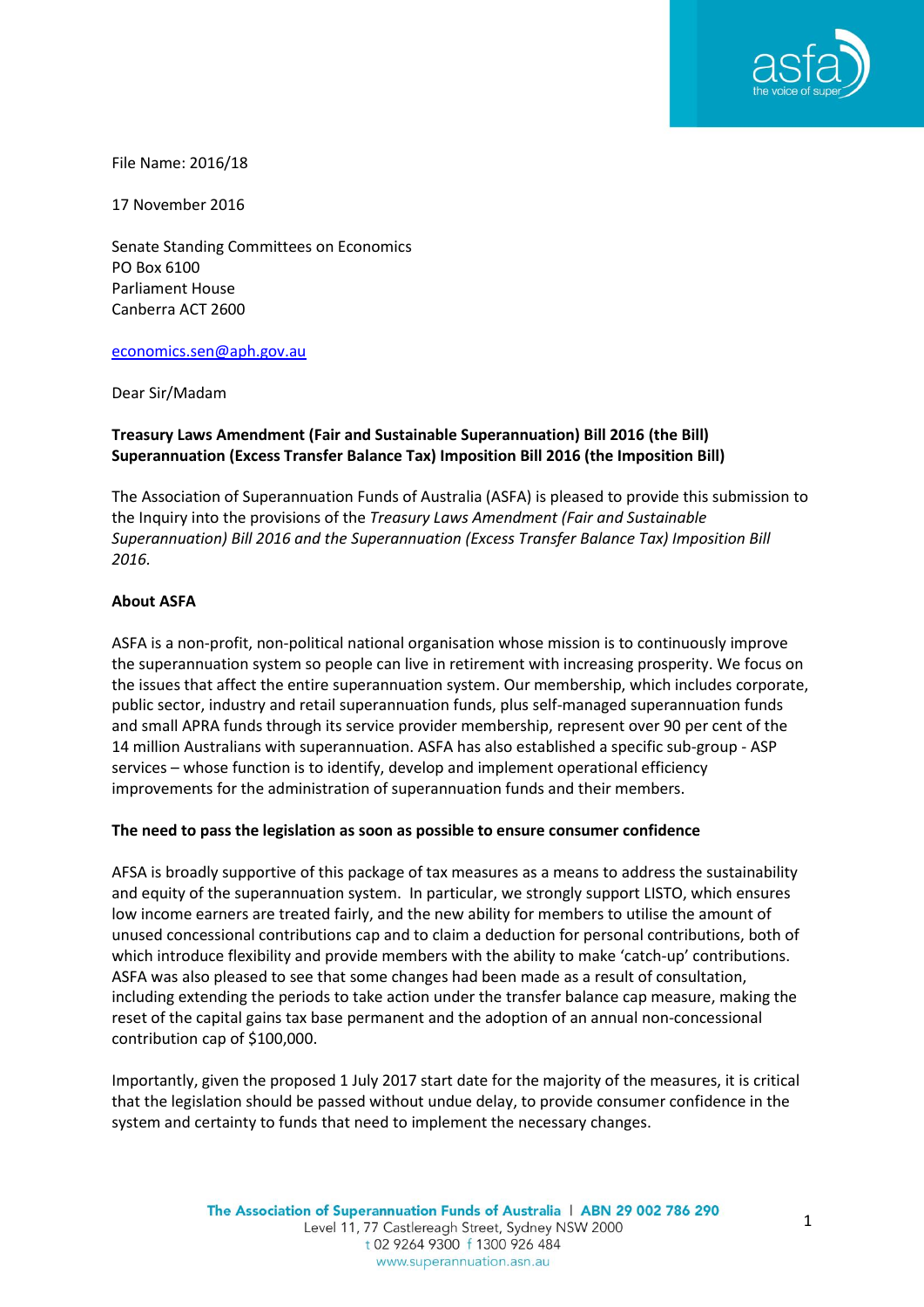We do, however, have some concerns about the ability of funds to make the necessary system and process changes, with respect to a couple of the measures, by 1 July 2017. We have also raised some issues with respect to specific aspects of the proposed measures, which are outlined below.

We would encourage both Treasury and the Australian Taxation Office (ATO) engaging in ongoing consultation with the industry during the implementation/transition phase, in particular with respect to the changes to Transition to Retirement Income Streams and the operation of the Transfer Balance Cap.

### **1. General observations about the legislation**

### *1.1. Start date*

For many of the measures, as they represent amendments to existing rates or caps (where information technology infrastructure and processes have been built and simply need to be modified) the proposed implementation timetable of 1 July 2017 is achievable.

By way of contrast, however, the changes to Transition to Retirement Income Streams (TRIS) and the new Transfer Balance Cap – which are not based on existing settings - will pose a challenge to implement in time for a 1 July 2017 commencement date.

As a minimum superannuation funds need a 12-month lead time, from when legislative requirements have been finalised, to implement system changes. Fund need to settle the administrative design, determine the information technology specifications, build/code system changes, test them thoroughly in a test environment, release the changes into the production environment (during a finite window for system releases) and allow sufficient time to rectify any unintended consequences. Any shorter period introduces significant risk and imposes additional, unnecessary, costs which often are borne by the members.

There are a number of extensive and complex regulatory reforms scheduled for commencement over the coming 12 months, including changes to SuperStream/associated systems and to fee and cost disclosure, which means that project resourcing capacity is extremely limited. Funds have indicated that this, coupled with finite windows for system releases, mean that the likelihood of being able to meet the commencement date of 1 July 2017, with respect to the changes to TRIS, is limited.

# *1.1.1. Transition to Retirement Income Stream (TRIS) changes*

A number of funds have expressed considerable concern about their ability to implement the proposed changes by 1 July 2017 and the additional cost and risk involved in implementing the changes within the relatively truncated time period.

This measure presents a fundamental shift away from the way in which pension products have been built and currently operate.

In particular, current registry systems, fund accounting, unit pricing and tax return processes generally were not developed to manage an earnings tax on an individual's pension assets, as earnings on all pensions were tax free. Funds will have to segregate their TRIS members from other members receiving income streams and may need to restructure their arrangements with respect to the underlying assets and rebuild their tax engine.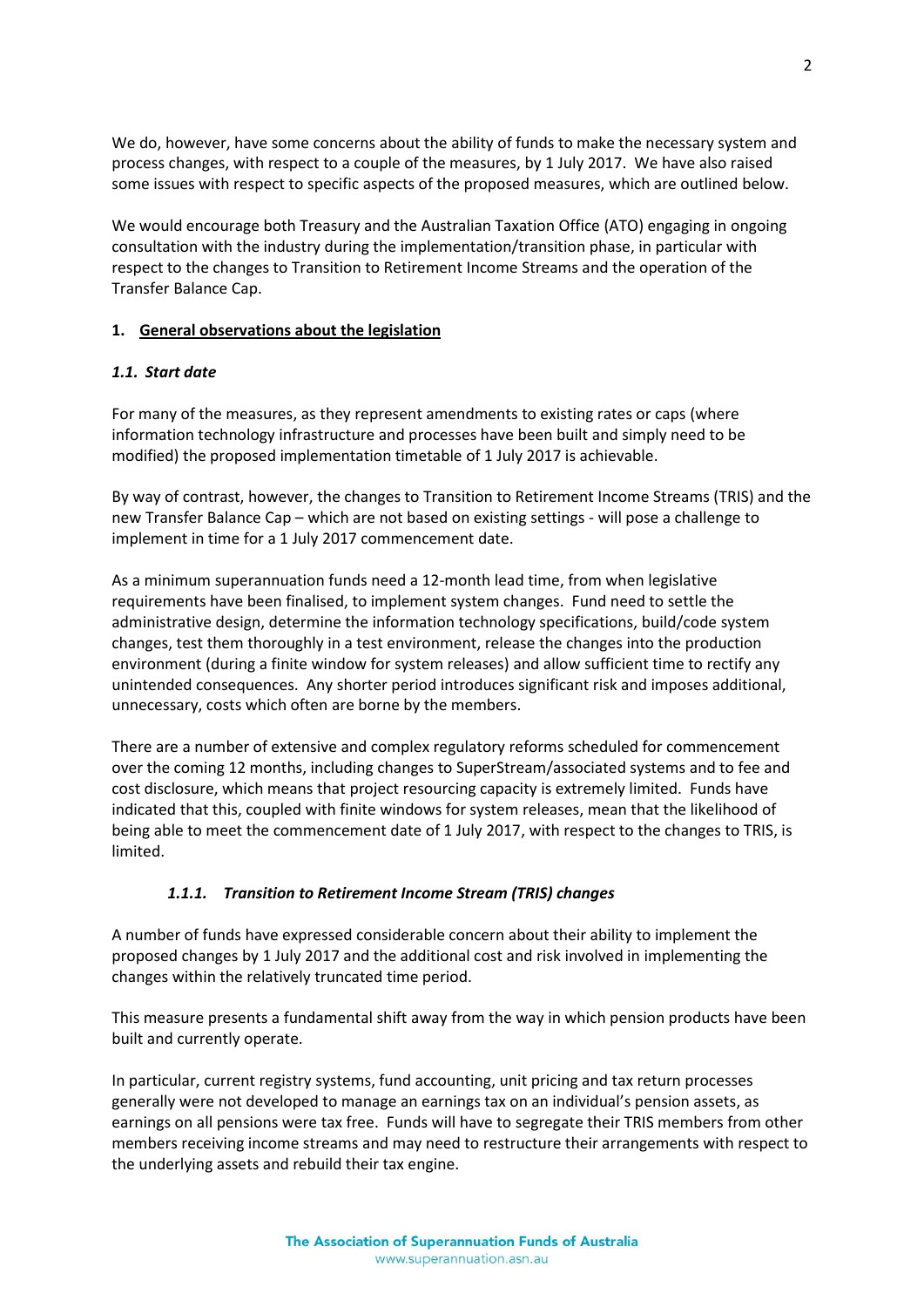Some funds will be required to build systems to track earnings in the fund against each member, aggregate them and tax them at 15% which, given the number of investment options, will prove to be a complex and time consuming operational build. For many funds, tax is attributed into the unit price and there is segregation of accumulation and pension members and in order to apply the earnings tax to TRIS members, funds will be required to create a new subset of TRIS members and new, standalone, TRIS investment options. This will also lead to increased custodial costs with respect to the new suite of investment options which will need to be created.

Along with the considerable system changes that will need to be made there will considerable additional work required to implement this measure, including

- the design and implementation of appropriate processes to manage the operational risks created by the new categorisation of products and members;
- the determination and retention of the market values of affected assets to implement the CGT cost base relief; and
- changes to ATO reporting currently TRIS member are reported as pension members but, as their account balance will not count towards the transfer balance cap, this will need to be changed in future reporting.

A number of funds have indicated to us that they believe it will take them between 18 and 24 months to make the necessary system and process changes to be able to administer this change. The alternative - to close their existing products - would take at least nine months to complete.

### *Costs*

Funds have indicated that this will prove to be a costly measure to implement:

- one large fund has estimated that this measure alone will account for approximately twothirds of their total compliance costs for the entire package;
- another large fund has indicated that its high level costing are that this measure, as currently drafted, will cost between three and five million dollars to implement;
- another large fund has indicated that a conservative estimate of their implementation costs is a minimum of two million dollars.

Funds have observed that, from an overall fund perspective, the cost of implementing the TRIS reforms is disproportionate to the number of members who have a TRIS in place.

### *Deferral or alternative approaches*

While we appreciate the difficulties associated with deferring revenue measures, given that funds have indicated there is little likelihood of their being able to meet the commencement date of 1 July 2017 we submit that consideration may need to be given to the possibility of either

- deferring the commencement of the TRIS measure until 1 July 2018; or
- adopting an alternate approach to TRIS.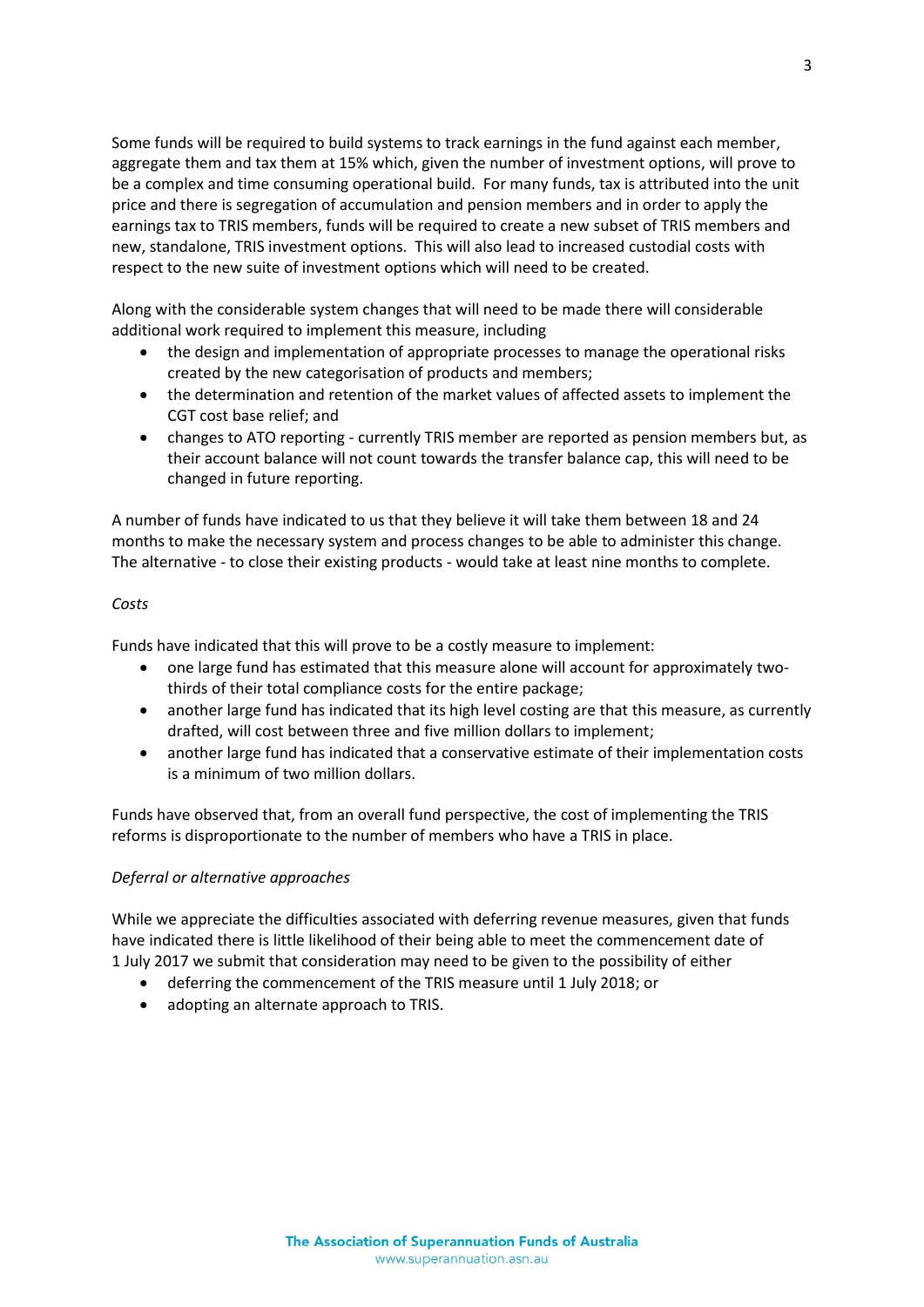Two possible alternatives approaches to the TRIS changes that could be considered could be that

- the 15% tax offset for income paid to the member from a TRIS could be reduced for those members under 60. This change is significantly simpler for funds and would dramatically decrease implementation costs.
- the measure could be applied prospectively. This would enable funds to close their existing TRIS product to new members and either to
	- o not offer a new TRIS to members after 1 July 2017 or,
	- $\circ$  offer a new TRIS from a later date, once the system has been developed.

### *1.1.2. Introduction of the Transfer Balance Cap measure*

Implementation of the transfer balance cap is dependent on the development and delivery of ATO mechanisms/services.

The ATO and the superannuation industry are designing and building a new service - the Member Information Exchange (MIX) service – that would be ideal to support the implementation of the transfer balance cap. The MIX, however, is not scheduled to be completed until the end of 2017.

If the 1 July 2017 commencement date is adhered to this will require the ATO and the superannuation industry to design and build interim solutions, which introduces additional risk and unnecessary cost for both the ATO and industry.

Funds are concerned that, if there are reporting delays by funds (especially in circumstances where a member has multiple pension accounts or where a fund has difficulty segregating the assets and calculating the earnings tax), a member will be unfairly penalised through an unintended breach of the new requirements. Accordingly our recommendation is to provide a transitional period for members and funds by providing a 12 month amnesty on the proposed penalty provisions, including the excess balance transfer tax (on the notional earnings on the excess amount). This will allow members and the industry an adequate period during which to transition to the new regime and for system development to be completed.

# *1.2. Defined benefit fund issues*

Defined benefit funds have a number of specific implementation issues that will need to be addressed. We would strongly support the establishment of a defined benefit working group as a matter of urgency to progress these issues and would welcome the opportunity to work with Treasury and the ATO to help resolve them.

### **2. Observations about specific provisions of the legislation**

### **2.1. Transfer Balance Cap**

### *2.1.1. Commutation authorities*

ASFA welcomes the changes from the Exposure Draft legislation, where members now have 60 days to make an election to commute or object and six months to rectify where the excess transfer balance is less than \$100,000 and is caused by an existing income stream as at 1 July 2017.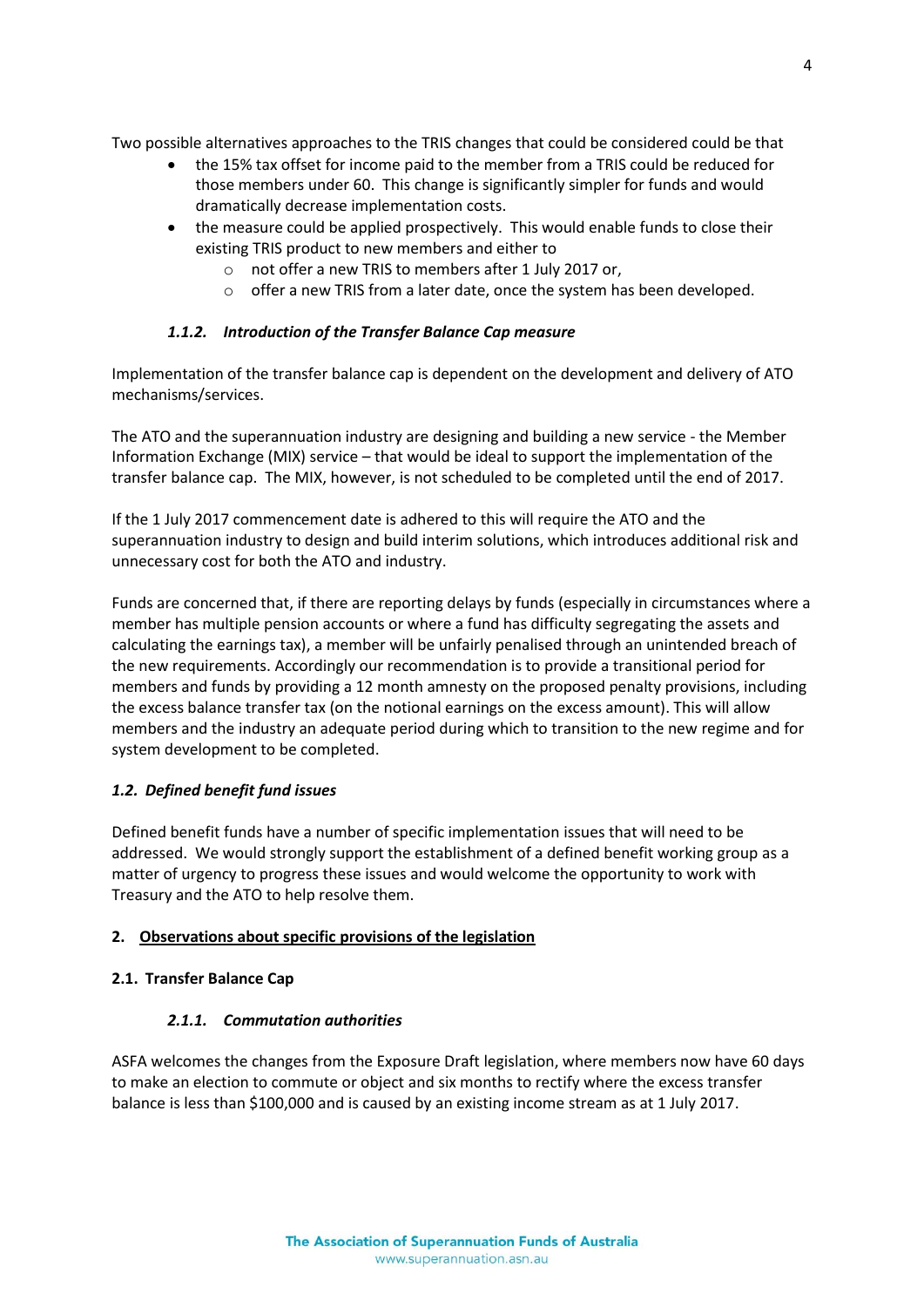Funds have, however, expressed concern that, irrespective of when the commutation authority is not complied with, the Bill deems the income stream not to be in the retirement phase from the beginning of the financial year. This is inconsistent with the tax treatment of the excess transfer balance, where notional earnings only begin accruing from the day the member has exceeded their transfer balance cap.

# *2.1.2. Defined benefit funds*

*2.1.2.1. Valuing all DB pensions at 16 times the annual payment amount*

Valuing all Defined Benefit (DB) pensions at 16 times the annual payment amount is simply inequitable for those in receipt of a DB pension at 30 June 2017 who are of an advanced age.

By way of example, where a member in receipt of a pension is 80 years of age, life expectancy tables would value the DB pension at approximately 7 times the annual payment. Valuing the DB pension at 16 times the annual pension amount is inconsistent with how an account based pension will be valued. For example, where a member aged 80 commenced an account based pension with \$1.6 million ten years ago, the value of the account based pension would have diminished significantly during that period, and only the diminished value would count towards the cap as at 30 June 2017.

In trying to achieve simplicity, valuing DB pensions at 16 times the annual payment amount has produced a manifestly inequitable outcome between members of different ages - the notional value of a DB pension at, say, age 65 is significantly more than the notional value of the same DB pension at age 75 or 85.

One possibility may be to value the DB pension utilising the same method as is used in the tax component proportioning rules. Alternatively, a specific sliding scale of different valuation factors, with respect to different ages, could be established.

# *2.1.2.2. Uncertainty as to how DB pensions commencing before 60 are to be treated*

It is unclear how DB pensions that commence before age 60 are to be treated. The provisions in the Bill which are with respect to the alternative treatment of DB pensions simply refer to sections in the tax act with respect to pensions where the recipient (or primary beneficiary with reversionary pensions) is over the age of 60. A DB pension of the same value commencing before age 60 would be valued higher than one commencing at age 60 but it appears as though there is no effect on these pensions and they are able to remain in the retirement phase, with the benefit tax remaining the same as it is now (marginal rates less 15% tax offset).

# *2.1.3. Indexation*

In ASFA's view indexation of the cap should be linked to AWOTE as opposed to CPI, in line with like all other superannuation thresholds. This reflects increases in the standard of living, as opposed to merely keeping pace with inflation.

# **2.2. CGT Cost base relief (for TRIS & Transfer Balance Cap)**

ASFA welcomes the permanent reset of the Capital Gains Tax cost basis, as this will serve to ensure that there is no detrimental market effect on members who will need to have part of their account balance switched to cash prior to it being transferred back to accumulation.